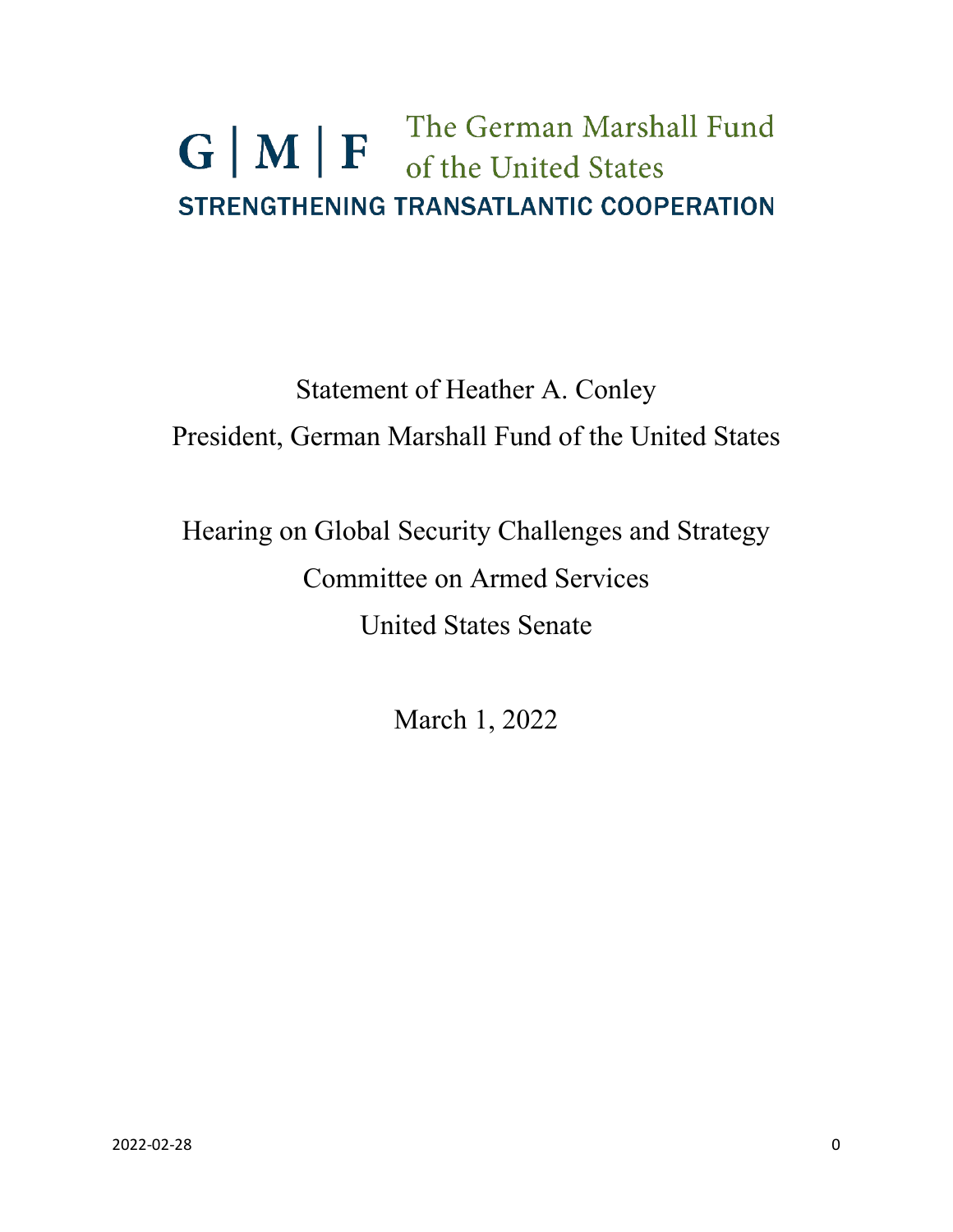Chairman Reed, Ranking Member Inhofe, thank you for this opportunity to speak to what U.S. national security strategy should be at a moment when a permanent member of the United Nations Security Council has invaded, once again, a neighboring country without provocation and, on February  $27<sup>th</sup>$ , has moved its nuclear forces to heightened alert status. While I recognize this hearing was designed initially to assess the Biden administration's National Security and National Defense Strategies, incorporating the Nuclear Posture and Missile Defense Reviews, I am honored to be invited to share my thoughts with the Committee at this defining strategic moment.

#### "We Failed Historically"

There are critical dates that we will remember from a U.S. national security perspective with regards to the transatlantic relationship: April 4<sup>th</sup>, 1917 when the United States entered the First World War, a war that began on July 28<sup>th</sup>, 1914; December  $7<sup>th</sup>$ , 1941 when the United States entered the Second World War, a war that began on September  $1<sup>st</sup>$ , 1939; March  $12<sup>th</sup>$ , 1947, arguably the formal beginning of the Cold War, when President Truman announced U.S. support for Greece and Turkey, closely followed by the Soviet blockade of West Berlin, and founding of the North Atlantic Treaty Organization on April  $4<sup>th</sup>$ , 1949; and of course, September  $11<sup>th</sup>$ , 2001 which re-oriented U.S. strategy for over two decades. With the exception of the 1947-1949 period, these historic dates were marked by an attack on the United States following a prolonged deterioration in the geostrategic environment.

Tragically today we must add a new date to this list: February  $24<sup>th</sup>$ ,  $2022$ ; the day when Russia initiated a war in Europe which the whole world watches unfold on our television screens and our phones. We have family, friends, and colleagues who are the innocent victims of this conflict. We are inspired by the exceptional courage and heroic patriotism of the Ukrainian people which has also served to underscore the historic hollowness of the West's policies and its rhetoric toward the post-Soviet space.

What do these dates and U.S. initial inaction and reaction have in common? U.S. preferred posture is to watch national security challenges unfold rather than actively respond. We tell ourselves that we have other priorities; that we "know" how the problem will resolve; or that it does not truly affect U.S. interests ... of course until it does. Despite having perhaps the largest national security bureaucracy in the world, why do we always find ourselves surprised, unprepared, slow to respond, and scrambling to defend our interests? As former German Defense Minister Kramp-Karrenbauer recently noted about German policy, "I am so angry with us because we failed historically. We haven't prepared anything after Georgia, Crimea and Donbas."

At this critical moment, we do not have the luxury of a full policy post-mortem regarding U.S. policy toward Russia and Europe. But what this major European war and the courage of the Ukrainian government has exposed are our transatlantic strategic weaknesses. For the United States, our bitter and brittle partisanship, successive presidential arrogance that Putin could be managed or ignored, diminished U.S. influence and presence in Europe for the past two decades, deep unease about the use and purpose of American power, and our geostrategic tunnel vision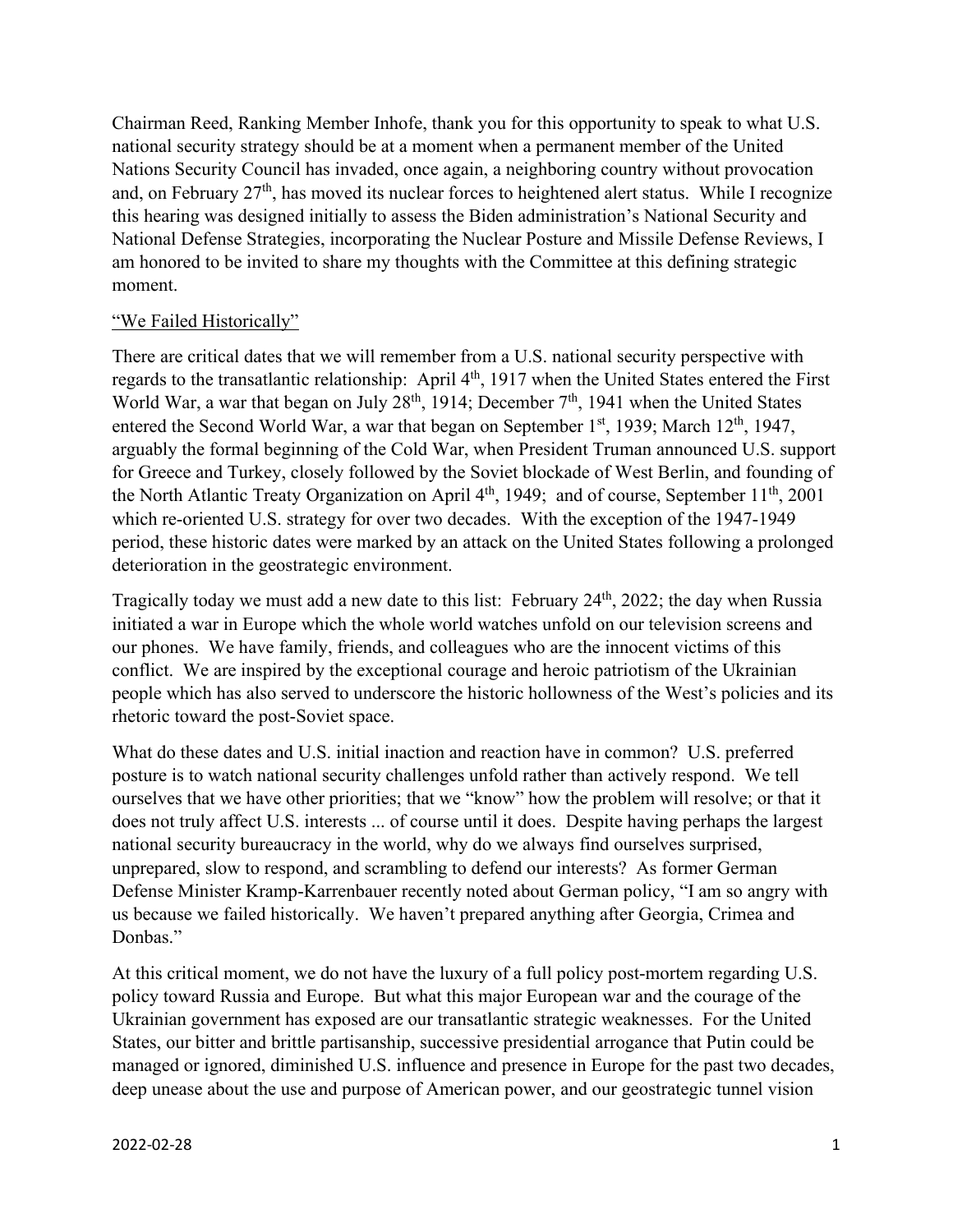related to one adversary alone, China, all have been exposed. For Europe, its lack of defense preparedness and readiness, its dogged belief that trade and regulation alone were fit for an era of strategic competition, its desire to be autonomous from the U.S., its political fragmentation and lack of unity have also been fully exposed.

And while transatlantic policies have been found wanting, and we arrived nearly too late in realizing the magnitude of the crisis, this moment has equally exposed the great strengths of our transatlantic and transpacific alliances and the ability of democratic societies to rapidly course correct strategically. Here are just a few examples:

- Over the past 72 hours, German economic and security policy toward Russia has been completely transformed. Known as *die Zeitenwende* or "turning point," the German government has now committed to spending 2% of its GDP on defense spending; it is allowing lethal defensive aid to flow to Ukraine; its has initiated a  $\epsilon$ 100 billion special defense fund; it has halted certification of Nord Stream 2 and declared eventual energy independence from Russia. Berlin has just freed itself from the shackles of its seventyyear-old Russia policy.
- Over the past several days, the United Kingdom has finally become serious about the copious amounts of Russian malign economic influence that course through London's veins and has begun to take steps to eradicate it and the "golden passports" for Russian oligarchs across Europe is ending. Neutral Switzerland will freeze Russian financial assets of over 367 individuals, all sanctioned by the EU last week, setting aside a deeply rooted tradition of neutrality.
- The Italian government has suspended all institutional relations with Moscow, such as the Italian-Russian business committee.
- The EU agreed to select SWIFT sanctions and is purchasing  $\epsilon$ 500 million in military equipment for Ukraine.
- The government of Turkey will likely block Russian warships from entering the Turkish straits and Bosphorus.
- NATO has activated the NATO Rapid Response Forces.
- Officially "non-aligned" and NATO partner Sweden, breaking with its norm held since 1939 of not sending weapons to countries in armed conflict, will now send military aid to Ukraine including anti-tank weapons. Finland has also agreed to send weapons to Ukraine.
- But there is still work to do ... while Hungary has not prevented EU sanctions and NATO actions from going forward, it will not send weapons to Ukraine or prevent lethal weapons from transiting Hungary.

In other words, as we have done in the past, with very late arrival to all of these conclusions, we can and will successfully respond to authoritarians who violate the sovereignty and territorial integrity of their neighbors, whether that is in Europe, the Middle East, or the Indo-Pacific.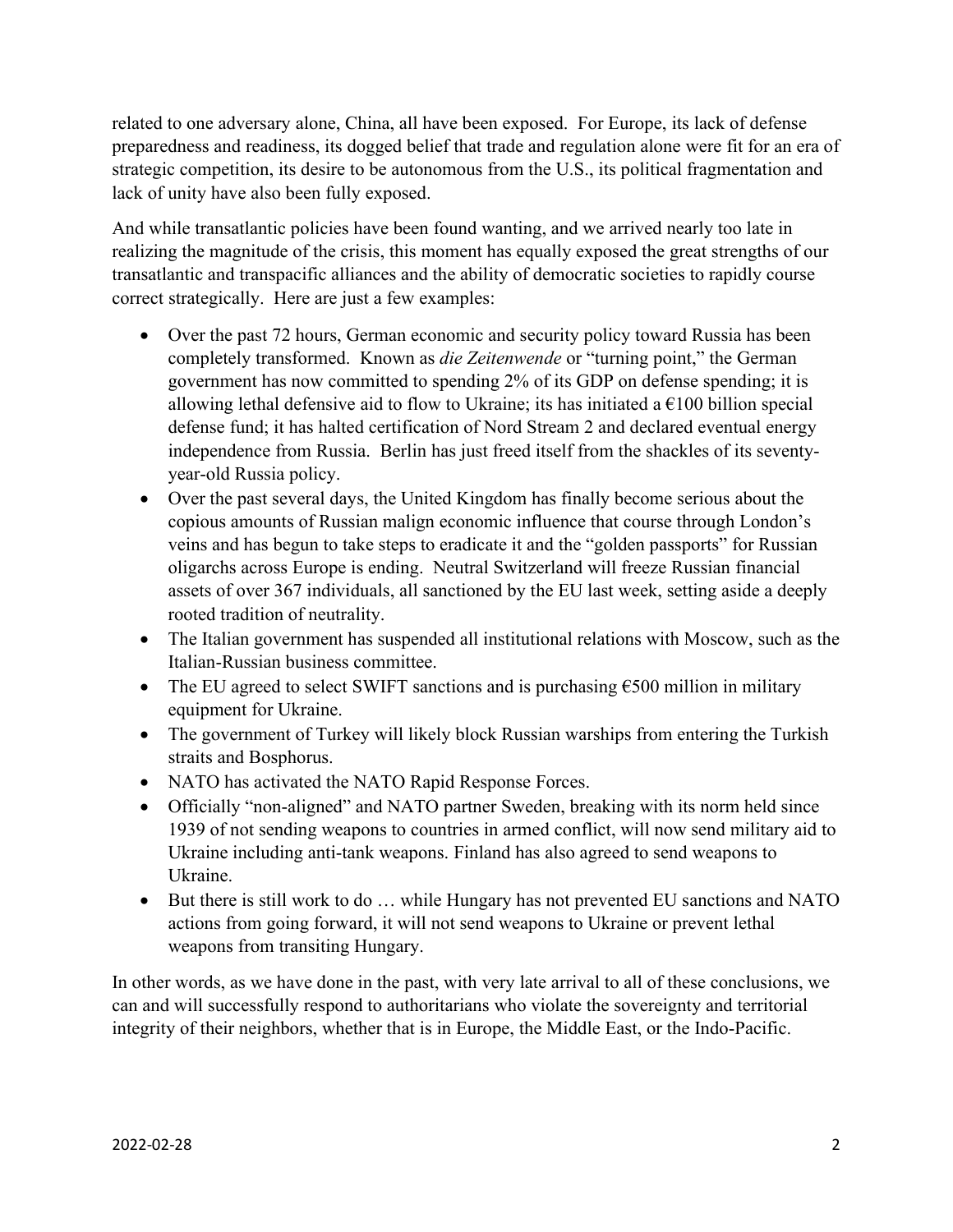#### U.S. Adversaries: Only China or Both China and Russia?

So, what does this geostrategic moment mean for the future NSS and NDS? While the 2018 NSS initiated the pivot away from counter-terrorism and toward strategic competition with China and Russia, there was always an implicit understanding that China was really the only strategic competitor and Russia was a secondary concern. America's European allies certainly heard that message loud and clear. Yes, the Kremlin's propensity to occupy and annex its neighbors' territory was deeply problematic, its electoral interference, malign influence, and use of mercenaries and repeated violations of arms control treaties highly concerning, but it was China's desire for global economic dominance accompanied by its military presence, its hegemonic desires across the Indo-Pacific, and its human rights violations that made China the singular threat to the U.S.

America's Cold War muscle memory and its siloed bureaucratic structures continue to channel Washington's desire for a single adversary. While previous U.S. defense strategies required it to fight and win a two-theatre war, America's stretched military capabilities, its readiness challenges, and its two decades focusing on counter-terrorism efforts supported the "one adversary at a time" approach. Unfortunately, the world we want is not the world that we have. The United States has two equally destabilizing and dangerous adversaries. China, described as a pacing challenge, is the long-term strategic challenge which confronts U.S. global economic status. But Russia, a grievance-filled revisionist power which has repeatedly deployed its military to restore its traditional sphere of influence in Europe, now seeks to re-write the post-Cold War European security order, possibly with nuclear weapons, is by far the most dangerous today. U.S. security policy must adjust to this reality as well as the fact that on February  $4<sup>th</sup>$ , Russia and China joined together in dynamic alignment against the United States and its allies. Our adversaries have ended our tunnel vision for us: we must strategically look at both China and Russia, together.

But as we do, we cannot lose sight of Western strengths and advantages. The strategic hallmark of the past 30 years has been that the U.S. has not had a peer strategic competitor. Now spurred by such competition, the national security analytical community spends an enormous amount of time detailing the attributes of the adversaries to spur action but little time enhancing the attributes and strengths of the United States and its allies in this competition. In other words, the West tends to debate its weaknesses and the strengths of its adversaries; it needs to be the other way around. In constant reactive mode to its adversaries, the policy analytical community never manages to develop a pro-active or affirmative plan about what it wants. We know what Russia and China seek regionally and globally, but what does the U.S. and its allies want? And while it is America's DNA to remain safely tucked within its three oceans, counting the Arctic Ocean, and to focus on the home front, this strategic moment requires clarity of principles and an articulation of our endgame both in the near and long-term.

#### Everything has Changed So Lean In: Time to Develop the West's Endgame

There has been a plethora of written analysis and speculation devoted to Russia's endgame in Ukraine and possibly beyond, understandably so. There is a rising risk that Russia will "escalate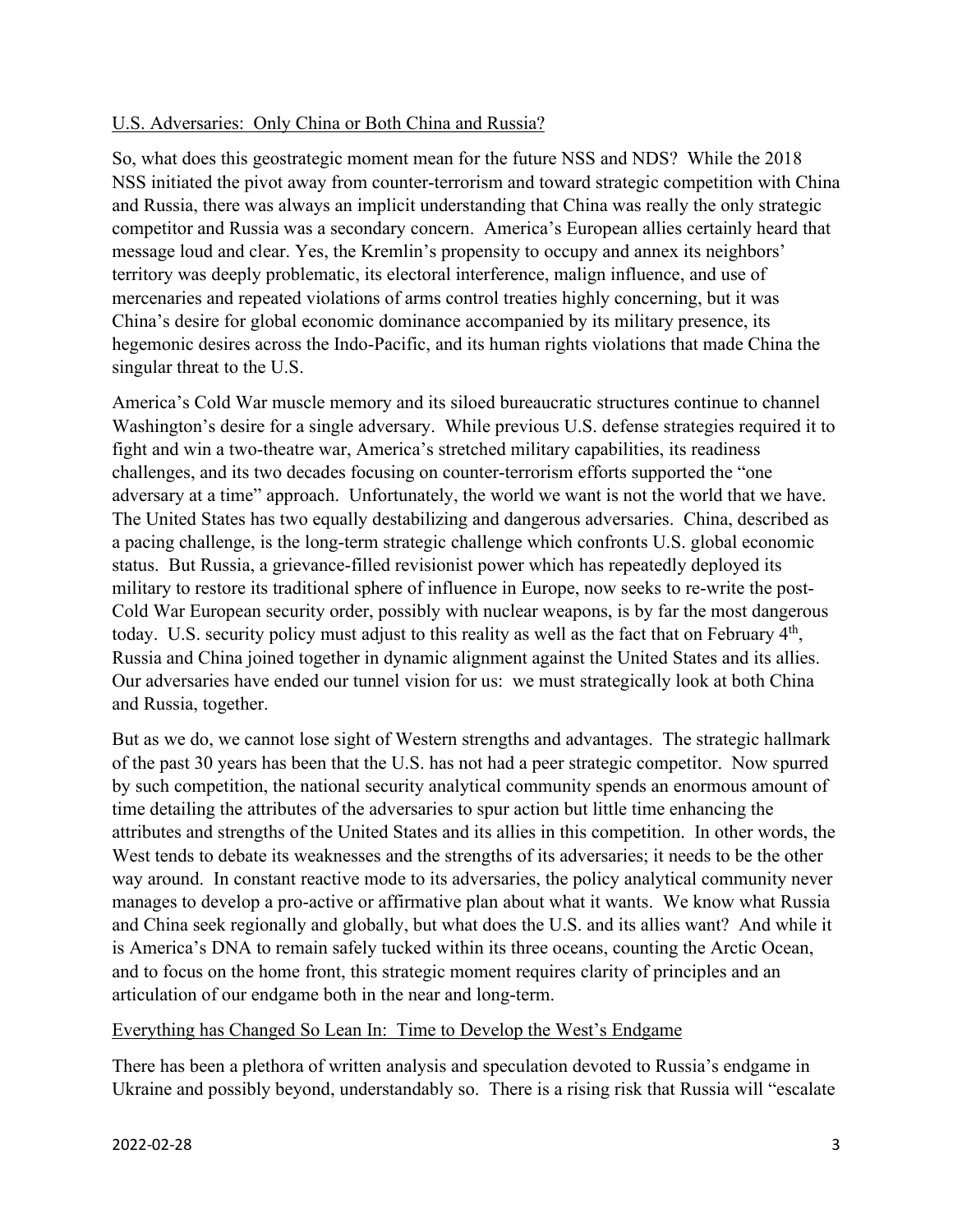to de-escalate" and attempt to sue for peace with the threat of use of nuclear weapons. Therefore, this is a time for clarity of our endgame and our operating principles for the future. To be clear, the war in Ukraine is **not** about NATO, the European Union, or the United States. It is about Russia and its leader's greatest fear – the arrival of freedom of choice for Russian citizens which will jeopardize Putin's and is his inner circle's corrupt hold on power. This regime loathes the dignity of the individual and his or her ability to freely express individual preferences (it was not accidental that the 2013-2014 EuroMaidan was named the Revolution of Dignity). The same can be said of China where no Chinese citizen, the most economically successful and powerful to average citizen, is permitted to jeopardize the power and preferences of Xi Jinping and the Chinese Communist Party (CCP).

Because democratic governments must respond to their citizens, Moscow and Beijing long-ago recognized that it was far easier (and cheaper) to alter Western policies by purchasing or malignly influencing Western democratic institutions, businesses, and citizens with lucrative offers and vast markets to gain their support. Who needs an aircraft carrier when political figures and media space are purchased, as Australian authorities tragically discovered? And Beijing and Moscow's calculations were largely correct until both regimes crossed important lines, but the damage to democracy had already been done.

#### *The Inside Game*

The Biden administration's interim NSS rightly focused on the state and health of American democracy as a key bulwark against Russian and Chinese aggression. We know the mantra: strong at home; strong overseas. The administration has also announced that fighting corruption is now a core national security interest, but rather than view the fight against kleptocracy in national security terms, the administration has placed this body of work largely under its Summit for Democracy year of action. I strongly recommend that a key pillar of the next NSS and NDS detail how the U.S. will rid itself of adversarial malign economic, disinformation, and foreign agent influence **and** assist its allies in this task. Russia's war of aggression on Ukraine has given this critical task a massive new impetus which must be seized and advanced. We cannot effectively address Russian and Chinese military and policy actions if we do not cleanse their negative influence from our own country. The 2020 NDAA conceptually led in requiring federal contractors with that necessary transparency, but we require a whole-of-government embrace of this concept.

#### *Lean in with Principles and Strength*

From a position of renewed internal strength and reduced malign influence, we must think boldly to substantially strengthen both transatlantic and Indo-Pacific democracies economically, militarily, and societally while pro-actively supporting European and Asian civil societies who seek a path that underscores dignity, hope, democracy, safeguarding freedom, building prosperous economies, as well as ensuring transparency and accountability of government. Does this sound familiar? It should: these were the tenets of the Marshall Plan, NATO's founding document, and the Helsinki Final Act. We must bring these principles forward for a new era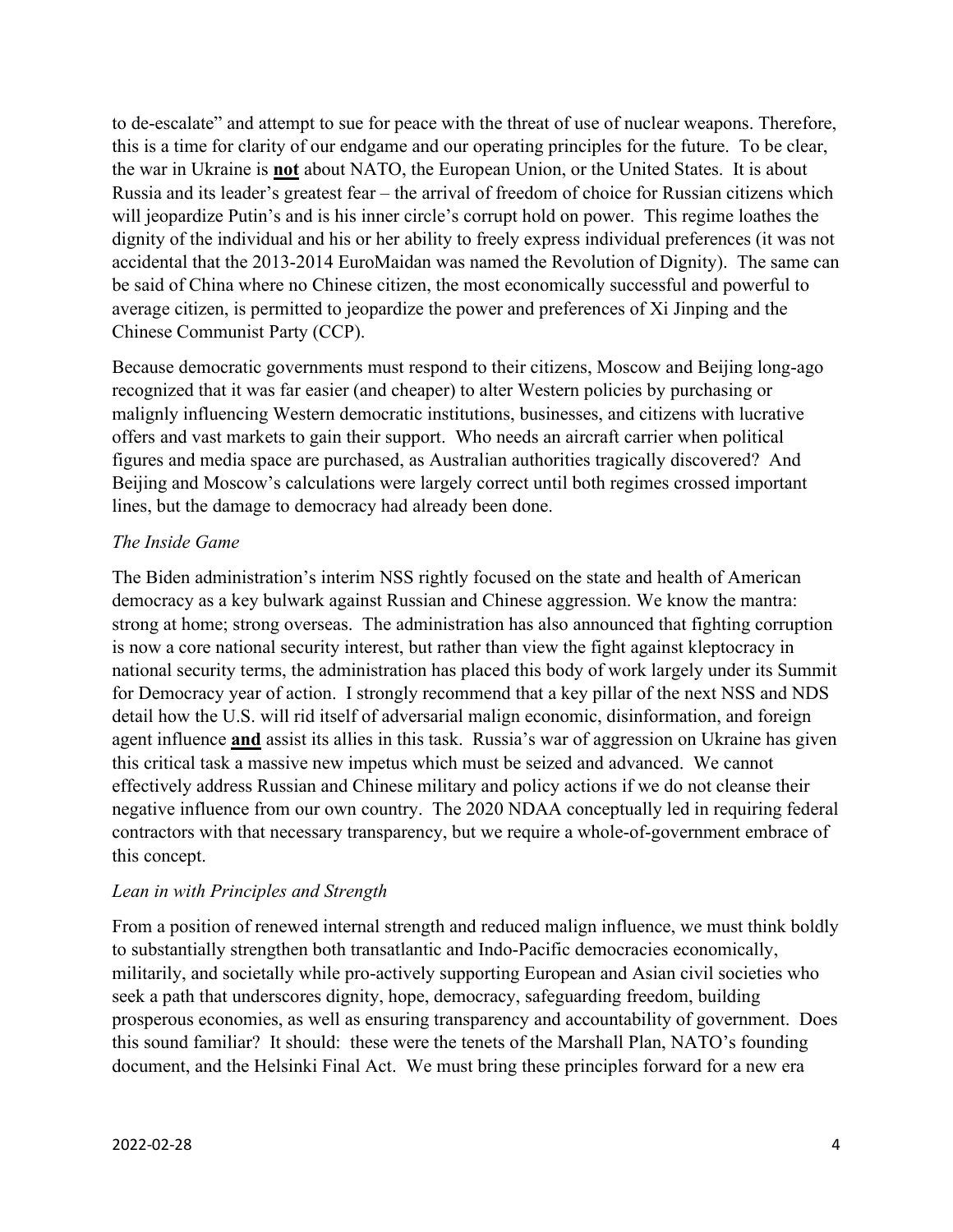where global networks and connections will matter more than hierarchical, top-down power structures.

In Europe, we begin by providing Ukraine, Georgia, and if desired Moldova, with the means to defend themselves against Russian aggression and Chinese influence. Along with our European allies, the FY23 defense budget should support substantial military assistance and societal resilience for these countries in addition to the generous U.S. support over the past year. We must do this in partnership with NATO and our European allies.

The German government's "turning point" must immediately be seized with a major U.S. effort to support Germany's defense modernization within a larger NATO context. The U.S. should also continue to make significant investments in the defense capabilities and interoperability of the Bucharest Nine. NATO should coordinate closely with the EU's decision to provide military equipment to Ukraine to avoid duplication. While the U.S. should strongly engage with Europe on rapidly enhancing European defense capabilities, it must do so within a NATO and NATO partnership framework. In the early 1950s, a French-inspired European Defense Community construct (the Pleven Plan) was ultimately rejected by France. We should think anew about how to construct a European defense pillar inside of NATO. NATO's mission also must now shift toward allied defense rather than solely on deterrence and reassurance. Russia will remain highly unstable for the next decade plus.

In the Indo-Pacific, NATO's partnership engagement and its forthcoming Strategic Concept should clearly spell out prioritization of NATO's partnerships with Japan, Australia, India, and South Korea which should be supported by the United States. NATO members should continue to routinely participate in military exercises and freedom of navigation exercises.

#### *U.S. Presence = U.S. Influence*

I do not believe it was accidental that when the United States removed its last combat brigade team from Europe in 2014, Russia first invaded Ukraine and annexed Crimea. Or when the U.S. removed its forces from Iceland and eliminated the 2<sup>nd</sup> fleet, we saw an increase in Russian submarine activity and air incursions necessitating our return. Our global presence sends a powerful signal of our commitment to international peace and security, and it is one of the key pillars in which we engage internationally, although it must never by the only pillar (which it has unfortunately become). When we completely remove ourselves militarily, it is more likely than not that we will be required to return at a higher cost. There are costs to this presence, but there are also great opportunities to advance the cause of freedom and increase prosperity.

Russia and China share the aspiration of removing the United States from their self-declared spheres of regional influence and shape the international system toward their policy preferences. Russia has just launched a war to accomplish this objective; China is using a combination of economic warfare and military muscularity to achieve its goals. America's global security architecture – alongside robust diplomatic, economic, and civil society engagement – with the increased security and economic presence of our European and Indo-Pacific allies combined – are foundational for the development of a new U.S., positive and pro-active global engagement strategy.